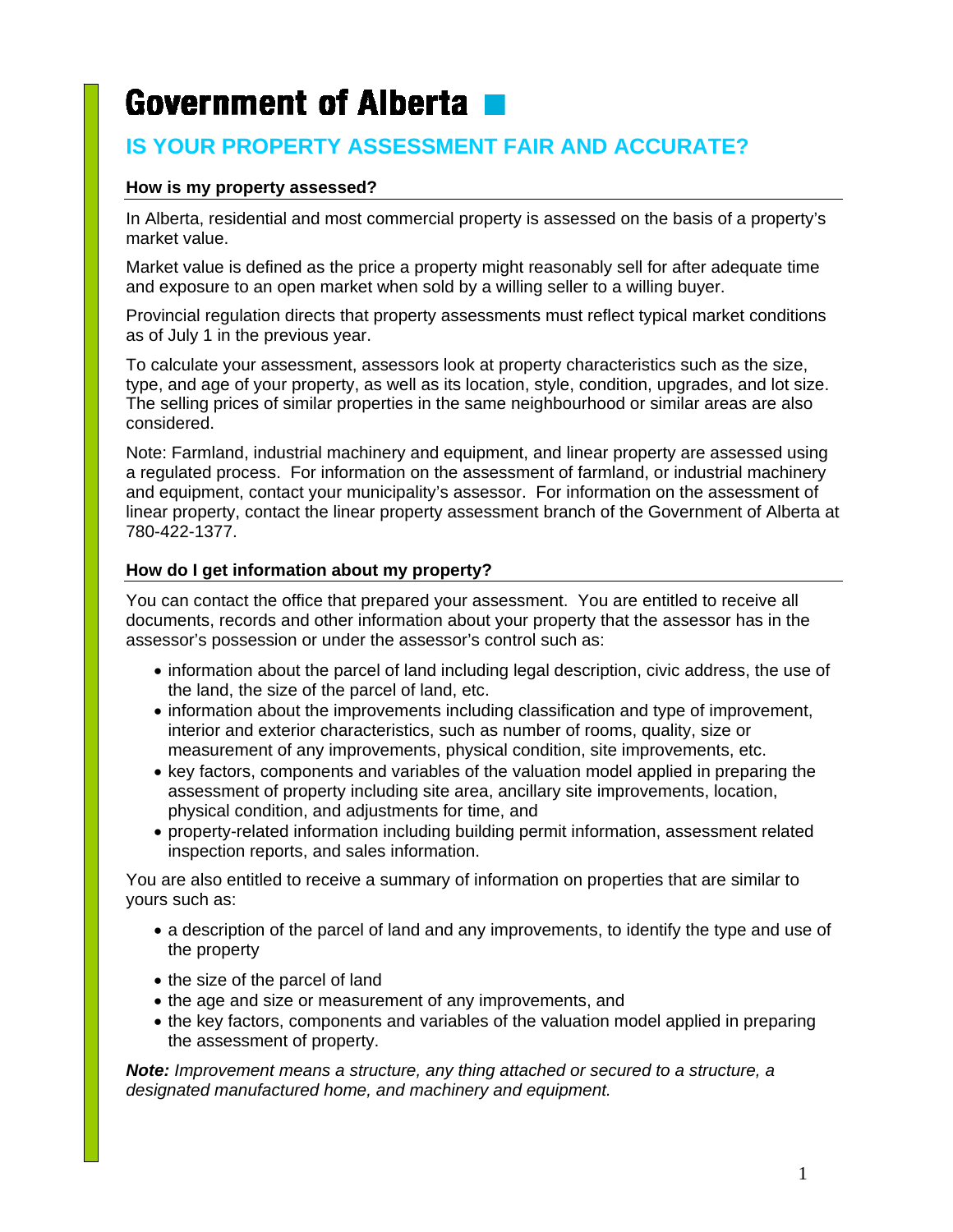#### **How do I check my assessment?**

Review your property information to make sure the description of your property is accurate. This is an important step. If you believe information about your property is not correct, arrange a meeting with the assessor. Discuss any problems that might affect your property's value (for example, a major structural problem such as a cracked foundation).

Find out if these problems were taken into account when your assessment was prepared. The assessor can re-inspect your property and correct the information if necessary. **If the assessor agrees that the original assessment notice is not accurate, a new assessment notice can be issued.**

You can also compare your assessment with other assessments of similar properties in your neighbourhood. Talk with a professional appraiser, assessor, or realtor who can estimate your property's comparative value in the current market.

*Tip: Your municipality may have comparative value information available online.* 

*Tip: Although you have 60 days in which to file a complaint, you should contact your assessor as soon as possible to avoid delays in getting your information.*

#### **What do I do if I disagree with my assessment?**

If you think your property assessment is not correct, you can file a complaint to an assessment review board. If you decide to file a complaint you must complete a complaint form.

The date by which you must file your complaint, and the person to whom you send the complaint form, is shown on your assessment notice.

If your municipality has established a complaint filing fee, the fee must be paid at the time your complaint is filed or the complaint will not be valid.

*Tip: Contact your municipal office to get a copy of the complaint form.*

#### **Who will hear my complaint?**

An assessment review board hears complaints about assessment. There are two types of assessment review boards that will hear complaints depending on the type of property:

Local Assessment Review Board (LARB) – Members of this board are appointed by the municipality to hear assessment complaints about farmland and residential property with up to three dwelling units.

Composite Assessment Review Board (CARB) – Two members of this board are appointed by the municipality and one member is appointed by the Minister of Municipal Affairs. This board hears complaints about residential property with four or more dwelling units and nonresidential property.

*Tip: The assessment review board clerk will notify you of the date, time, and place of the hearing.* 

#### **How do I prepare for a hearing?**

Your goal is to demonstrate to the review board that the assessment on your property is not a fair estimate of its value when compared to the assessment of similar properties in your neighbourhood.

Similar properties rarely sell for the same price. However, the sale prices for similar properties will likely fall within a range of prices. The estimated assessed value of your property should be within that range.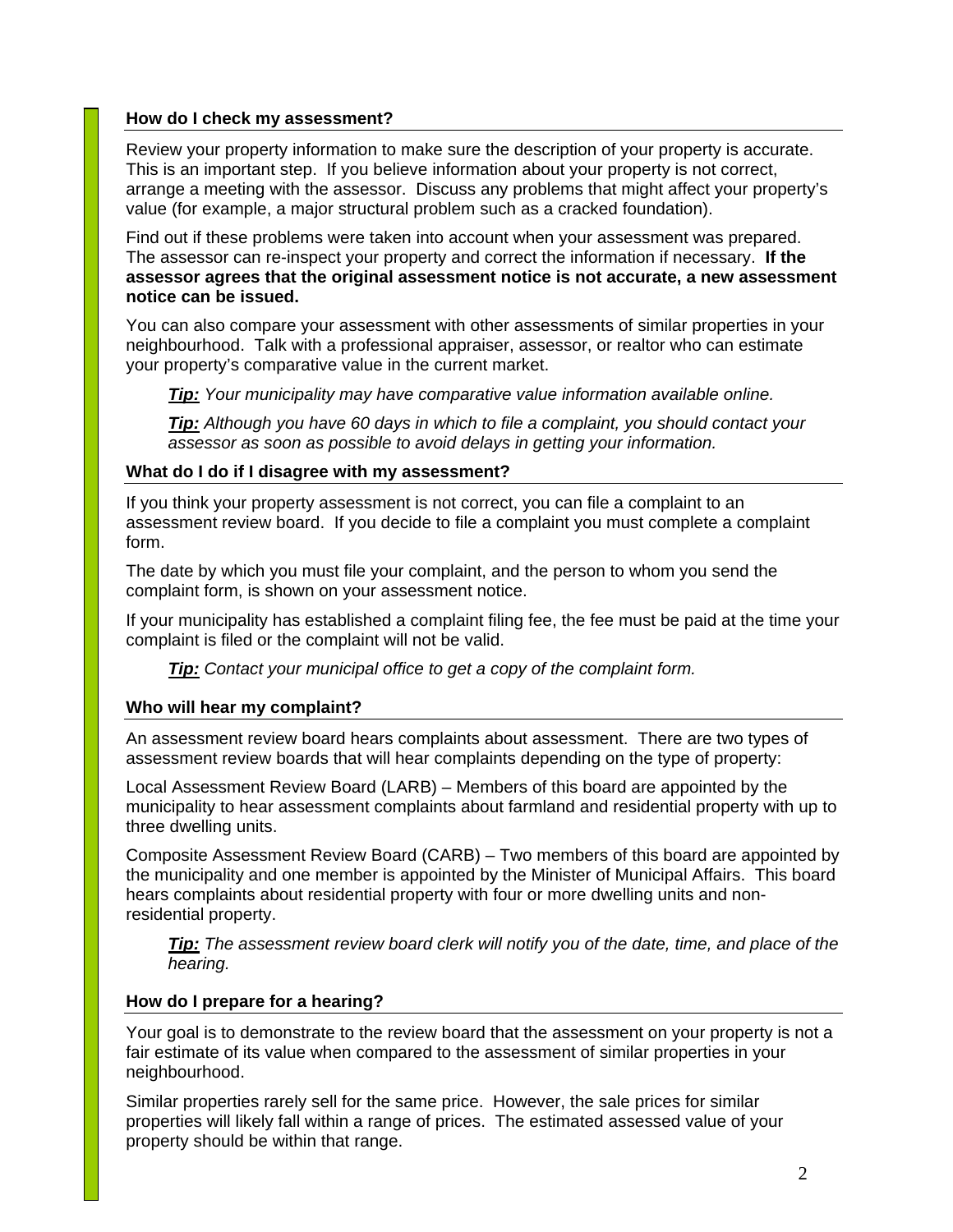The following information will help you present your case:

- Alberta Municipal Affairs' detailed guide, Preparing for your assessment complaint hearing (available on our website)
- Sales records from similar properties
- Appraisals or assessments of similar properties
- Repair estimates (where applicable) from a reputable contractor, and
- Photographs of your property and similar properties.

You and the assessor are required to exchange information and evidence before the hearing. There are timelines for providing this information and evidence. Information regarding the matters for a complaint, timelines for information exchange, and important notices can be found on the back of the complaint form.

You may hire someone to represent you at the hearing, or you may bring a friend or family member to assist you. If you hire a person to represent you at the hearing, you must complete an agent authorization form and submit it with your complaint form. If you have hired a person to represent you after the complaint form has been filed, you must submit the agent authorization form to the assessment review board clerk before the hearing of your complaint.

*Tip: Contact your municipal office if you have questions about the process and timelines.* 

*Tip: Contact your municipal office for a copy of the agent authorization form.* 

#### **What happens the day of the hearing?**

When your hearing starts, you will be asked to present your case to the review board. You will present any supporting information and evidence, such as documents, photographs, etc., and have any witnesses speak on your behalf. Remember that any evidence or witness testimony must be disclosed to the assessor prior to the hearing.

After your case is presented, the assessor may question you or your witnesses on the information or evidence that was presented.

Then, the assessor will present his/her case in defence of the assessment. After the assessor's case is presented, you may question the assessor or the assessor's witnesses on the information that was presented.

The review board members may ask questions at any time during the hearing.

At the end of the hearing, you and the assessor will be asked to summarize your presentations.

#### **When will a decision be made regarding my case?**

The assessment review board must provide you with a written decision within 30 days of the end of the hearing.

#### **What if I am not happy with the decision of the review board?**

If you disagree with the decision of your assessment review board, you may make application for leave to appeal to the Court of Queen's Bench of Alberta on a point of law or jurisdiction.

*Tip: If you are considering an appeal to the court, contact the assessment review board for the records of the hearing.*